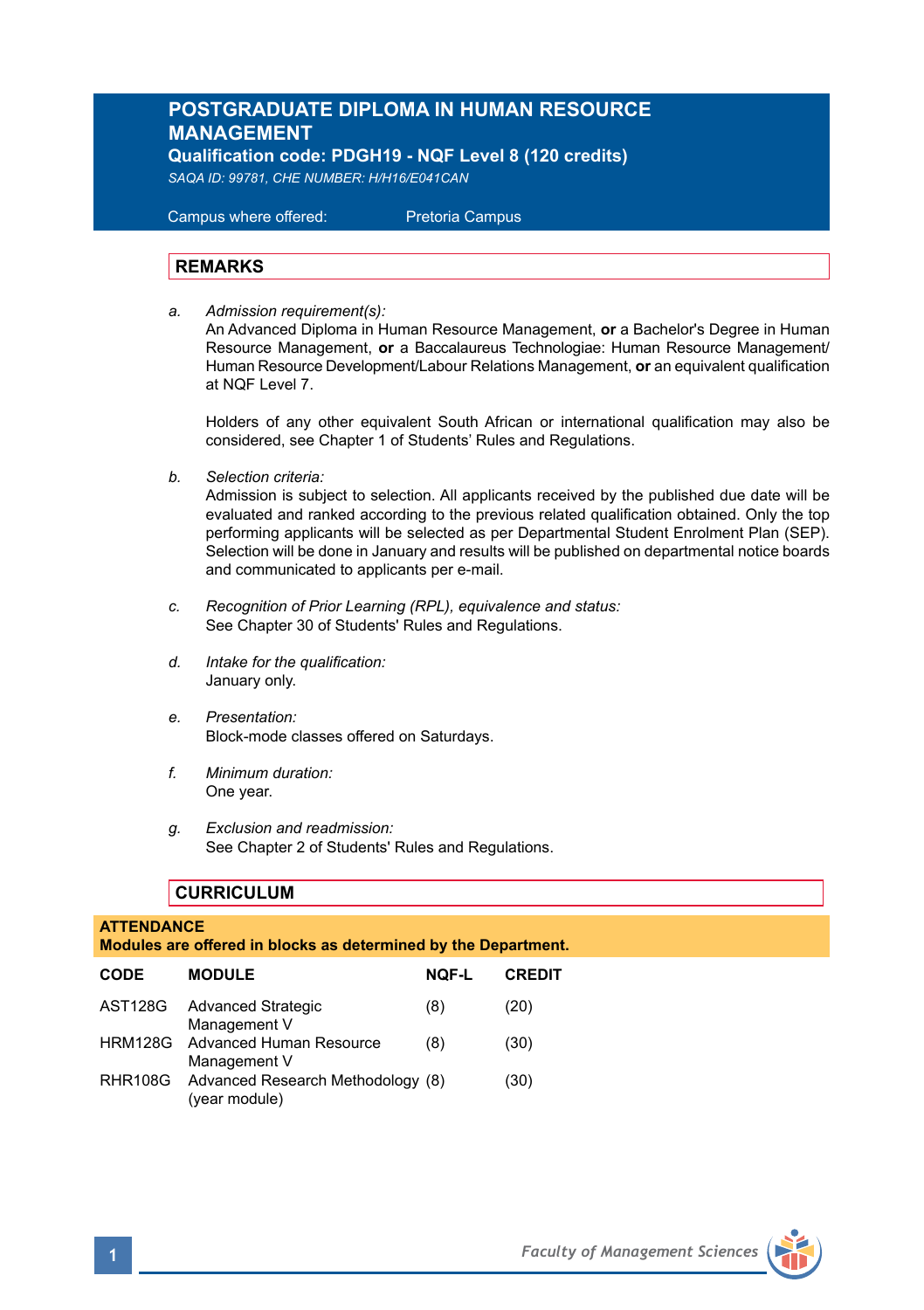#### **plus two modules from one of the following options:**

| Option 1: PDHD19 - Human Resources Development       |                                    |     |      |
|------------------------------------------------------|------------------------------------|-----|------|
| HRD128G                                              | <b>Advanced Human Resources</b>    | (8) | (20) |
|                                                      | Development V                      |     |      |
| ODS128G                                              | Organisational Development         | (8) | (20) |
|                                                      | <b>Strategies</b>                  |     |      |
| <b>Option 2: PDHR19 - Human Resources Management</b> |                                    |     |      |
| HRD128G                                              | <b>Advanced Human Resources</b>    | (8) | (20) |
|                                                      | Development V                      |     |      |
| <b>LRS128G</b>                                       | <b>Advanced Labour Relations V</b> | (8) | (20) |
| <b>Option 3: PDLR19 - Labour Relations</b>           |                                    |     |      |
|                                                      | LLW128G Advanced Labour Law V      | (8) | (20) |
| LRS128G                                              | Advanced Labour Relations V        | (8) | (20) |
| TOTAL CREDITS FOR THE QUALIFICATION:                 |                                    |     | 120  |

# **MODULE INFORMATION (OVERVIEW OF SYLLABUS)**

The syllabus content is subject to change to accommodate industry changes. Please note that a more detailed syllabus is available at the Department or in the study guide that is applicable to a particular module. At time of publication, the syllabus content was defined as follows:

**A**

#### **ADVANCED HUMAN RESOURCES DEVELOPMENT V (HRD128G) 1 X 5-HOUR PAPER (OPEN BOOK)** *(Module custodian: Department of People Management and Development)*

Students will be enabled to demonstrate knowledge to strategically manage the Human Resources Development process within the organisation, public and private sectors in order to contribute to the achievement of overall strategic business objectives. Students will be able to function as a strategic Human Resource Development partner in consultation with management within an organisation. (Total tuition time: not available)

#### **ADVANCED HUMAN RESOURCE MANAGEMENT V (HRM128G) 1 X 5-HOUR PAPER (OPEN BOOK)** *(Module custodian: Department of People Management and Development)*

Students will be enabled to understand the role of the Human Resource (HR) professional, the nature of professionalism and approaches to addressing ethical dilemmas. This module provides students with the skills and understanding needed to develop specific organisational strategies in relation to HR issues such as employee engagement, employee resourcing and talent management. Skills to conduct research into business and management issues from a Human Resource Management perspective will be enhanced. Lastly, the purpose of this module is to develop people management skills essential for HR work such as interviewing, coaching, managing conflict and managing performance. (Total tuition time: not available)

# **ADVANCED LABOUR LAW V (LLW128G) 1 X 5-HOUR PAPER (OPEN BOOK)**

### *(Module custodian: Department of Law)*

This module will equip students with fairly complex knowledge and skills related to the correct implementation of fairly complex labour law provisions and principles in a variety of labour relations management strategies, policies, procedures and practices that are common components of workplace labour relations management systems. It will thus add depth and breadth to the existing knowledge and skills of students that are related to organisational level labour relations management systems. Related skills and knowledge are specifically aimed at knowledge and skills that are required to effectively comply with, or implement South African labour laws. (Total tuition time: not available)